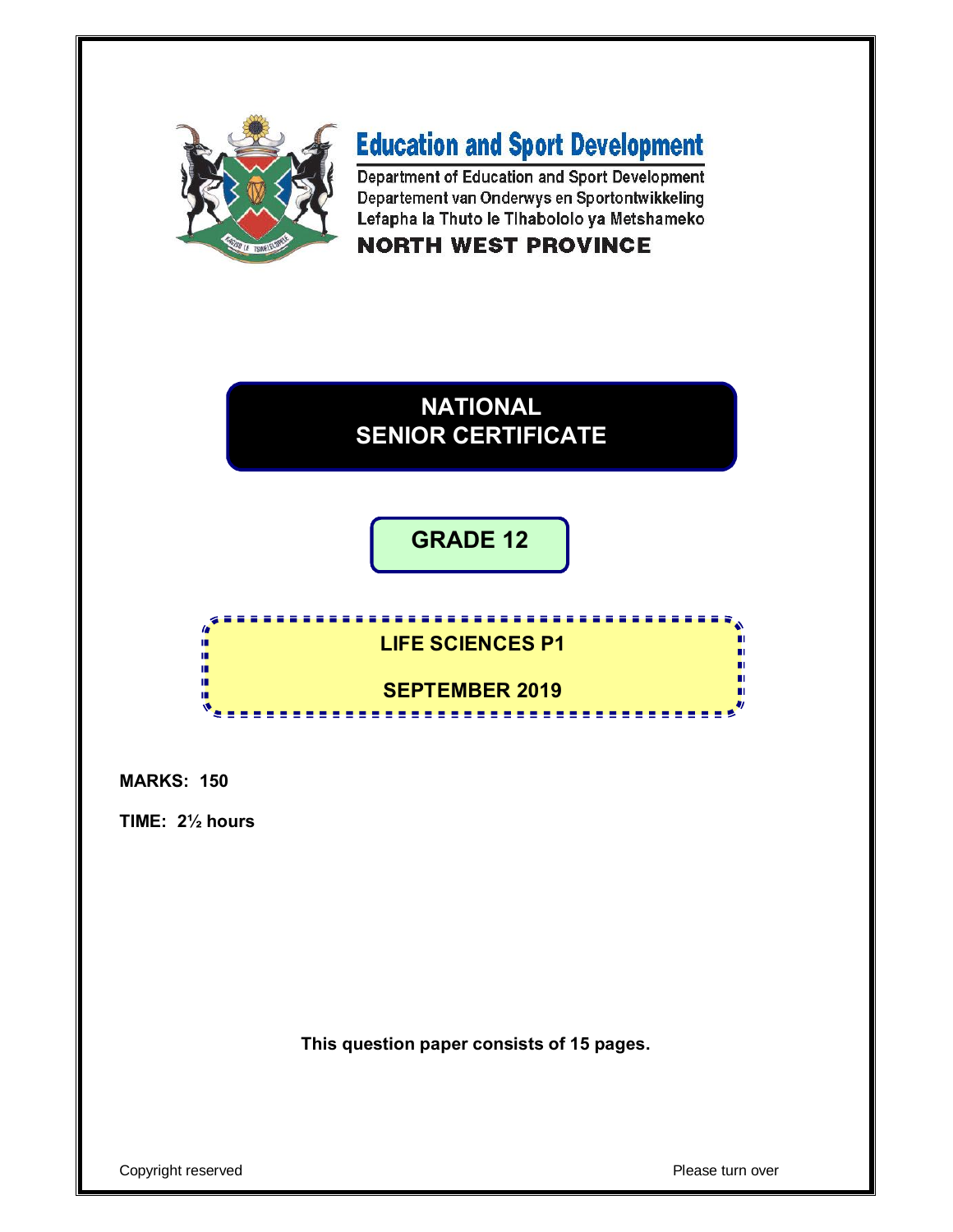## **INSTRUCTIONS AND INFORMATION**

Read the following instructions carefully before answering the questions.

- 1. Answer ALL the questions.
- 2. Write ALL the answers in the ANSWER BOOK.
- 3. Start the answers to EACH question at the top of a NEW page.
- 4. Number the answers correctly according to the numbering system used in this question paper.
- 5. Present your answers according to the instructions of each question.
- 6. Make ALL drawings in pencil and label them in blue or black ink.
- 7. Draw diagrams, flow charts or tables only when asked to do so.
- 8. The diagrams in this question paper are NOT necessarily drawn to scale.
- 9. Do NOT use graph paper.
- 10. You must use a non-programmable calculator, protractor and a compass, where necessary.
- 11. Write neatly and legibly.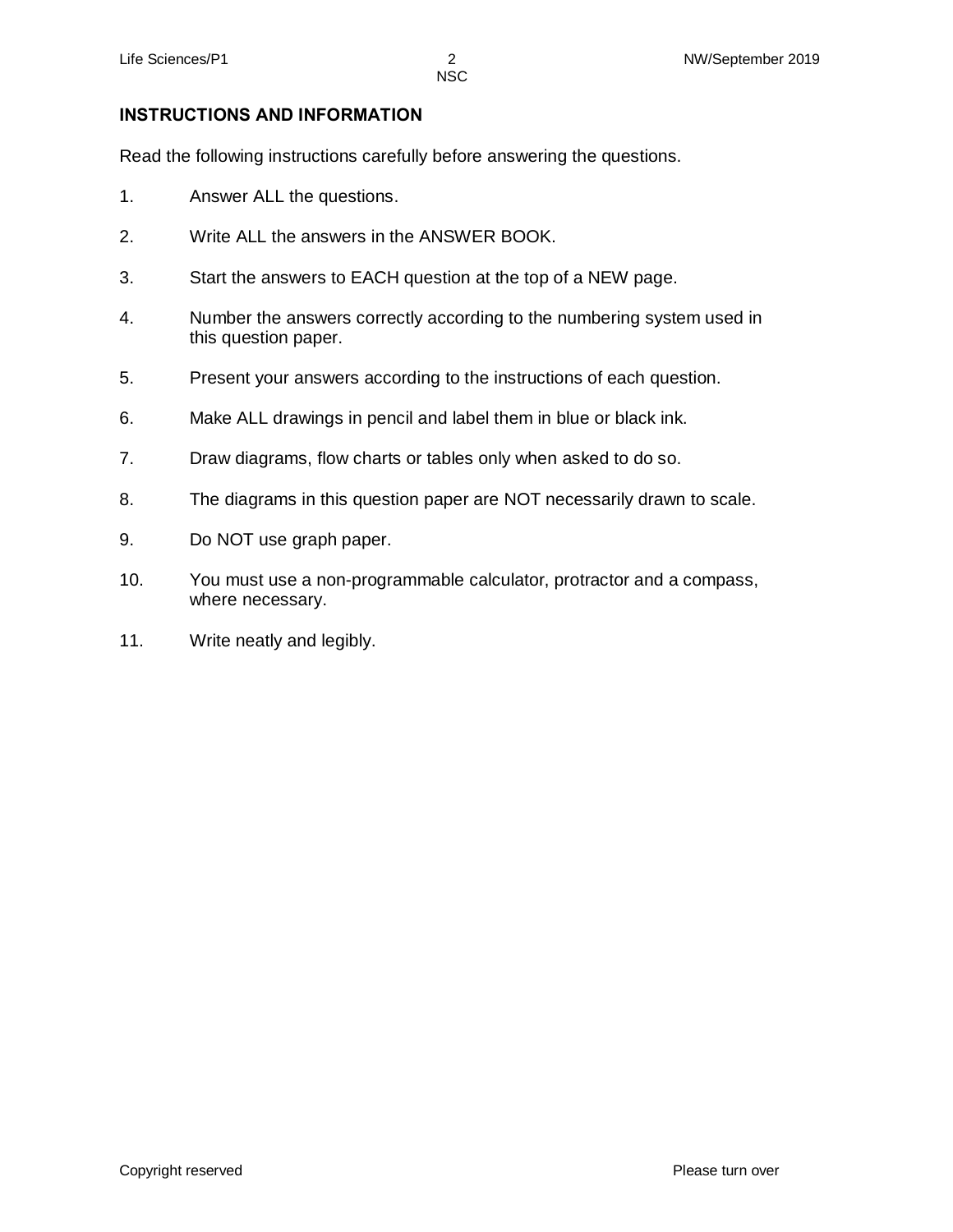## **SECTION A**

### **QUESTION 1**

- 1.1 Various options are given as possible answers to the following questions. Choose the answer and write only the letter (A to D) next to the question numbers (1.1.1 to 1.1.10) in the ANSWER BOOK, e.g. 1.1.11 D.
	- 1.1.1 In altricial development, young hatchlings are  $\ddot{\rm o}$ 
		- A able to feed themselves soon after hatching.
		- B unable to move around freely soon after hatching.
		- C completely independent of their parents after hatching.
		- D well-developed when they hatch.
	- 1.1.2 Which of the following would be affected by a disease that damages the autonomic nervous system?
		- A The ability to move the arms and legs
		- B The heart rate and breathing rate
		- C Hearing and sight
		- D Higher thought processes
	- 1.1.3 After an accident a person can no longer interpret sensations such as smell and taste. Which part of their brain was most probably damaged in the accident?
		- A Cerebellum
		- B Corpus callosum
		- C Medulla oblongata
		- D Cerebrum
	- 1.1.4 Which ONE of the following is controlled by a negative feedback mechanism in the human body?
		- A Changes in the speed and direction of the body
		- B Colour vision
		- C Water concentration
		- D The activities of the right side of the body being controlled by the left hemisphere
	- 1.1.5 Which plant hormone is involved in bringing on flowering in plants?
		- A Auxins
		- B Ethylene
		- C **Gibberellins**
		- D Abscicic acid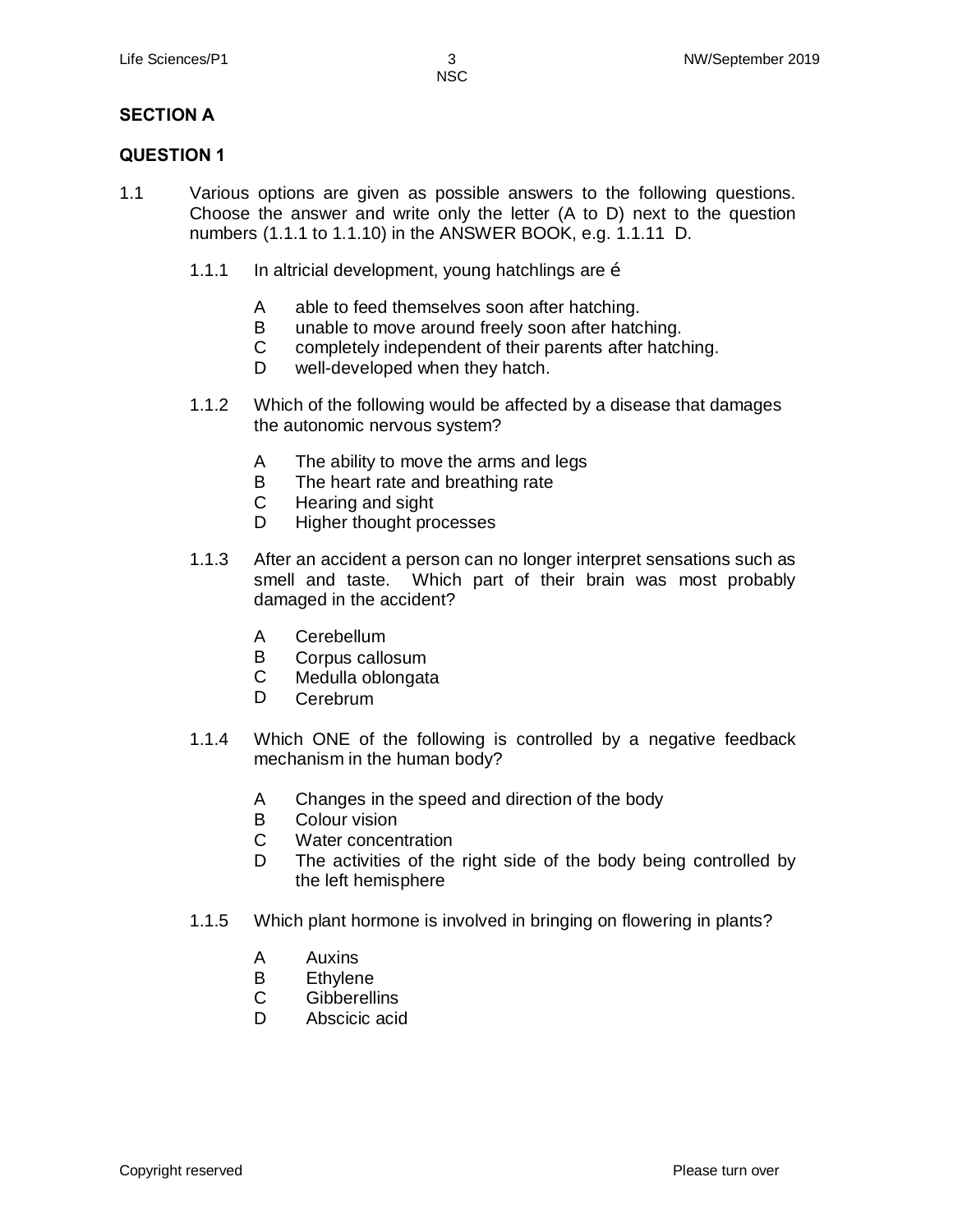NSC in the contract of the contract of the NSC in the United States of the United States of the United States

- 1.1.6 Which ONE of the following is a reproductive strategy that involves the hatching of eggs in the female reproductive system?
	- A **Ovipary**
	- B **Ovovivipary**
	- C Vivipary
	- D **Hatching**
- 1.1.7 How many chromatids are found in a pair of homologous chromosomes?
	- A One
	- B Two
	- C Four
	- D Eight

### **QUESTIONS 1.1.8 AND 1.1.9 REFER TO AN INVESTIGATION WHICH WAS CONDUCTED TO DETERMINE THE EFFECT OF A DRUG ON REACTION TIME IN HUMANS**

- 1.1.8 What was the independent variable in the investigation?
	- A The drug in the body
	- B Time after taking the drug
	- C Reaction time
	- D. Number of volunteers
- 1.1.9 The following factors were considered during the investigation:
	- (i) Number of volunteers
	- (ii) Time of day
	- (iii) Age of volunteers
	- (iv) Tools used to measure reaction time

Which ONE of the following combinations of factors will affect the validity of the investigation?

- A (i) and (ii) only
- B (i), (iii) and (iv) only
- $\mathbf{C}$  $(i)$ ,  $(ii)$ ,  $(iii)$  and  $(iv)$
- D (ii), (iii) and (iv) only
- 1.1.10 Which part of the central nervous system protects the human body from serious injuries when a person steps barefoot on a thorn?
	- A Medulla oblongata
	- B Cerebrum
	- C Spinal cord
	- D

Cerebellum (10 x 2) **(20)**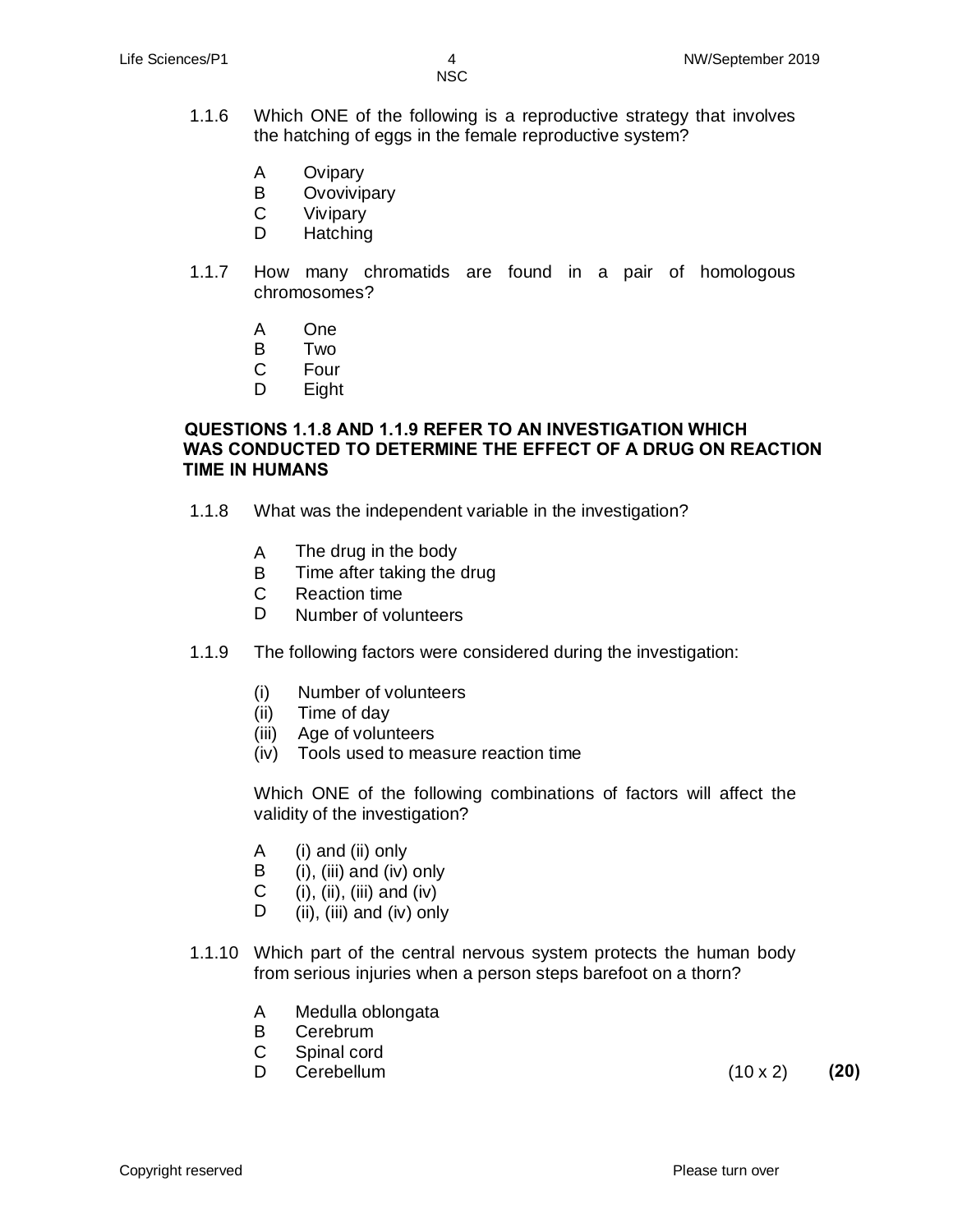- 1.2 Give the correct **biological term** for each of the following descriptions. Write only the term next to the question number (1.2.1 to 1.2.10) in the ANSWER BOOK.
	- 1.2.1 The hormone responsible for regulating the level of salt in the blood
	- 1.2.2 The structural unit of the nervous system
	- 1.2.3 A hormone that stimulates the maturation of sperm
	- 1.2.4 The outermost extra-embryonic membrane surrounding the embryo
	- 1.2.5 The hormone secreted by the pancreas, that increases blood glucose levels in humans
	- 1.2.6 A disease characterised by a loss of the myelin sheaths of neurons, affecting their ability to transmit impulses to the central nervous system
	- 1.2.7 The structure in the amniotic egg used for gaseous exchange and the storage of waste products
	- 1.2.8 The transparent membrane that protects the cornea
	- 1.2.9 The gland that secretes prolactin
	- 1.2.10 The system in the human body that secretes hormones responsible for chemical co-ordination **(10)**
- 1.3 Indicate whether each of the descriptions in COLUMN I applies to **A ONLY**, **B ONLY**, **BOTH A AND B** or **NONE** of the items in COLUMN II. Write **A only**, **B only**, **both A and B** or **none** next to the question number (1.3.1 to 1.3.3) in the ANSWER BOOK.

|       | <b>COLUMNI</b>                                                              |            | <b>COLUMN II</b>                    |
|-------|-----------------------------------------------------------------------------|------------|-------------------------------------|
| 1.3.1 | A part of the ear where sound<br>stimuli are converted to nerve<br>impulses | A:<br>B:   | Semi-circular canals<br>Oval window |
| 1.3.2 | Planting the same crop type each<br>year on the same piece of land          | l A:<br>B: | Crop rotation<br>Monoculture        |
| 1.3.3 | Receptors for hearing                                                       | A:<br>R۰   | Rods<br>Cones                       |

(3 x 2) **(6)**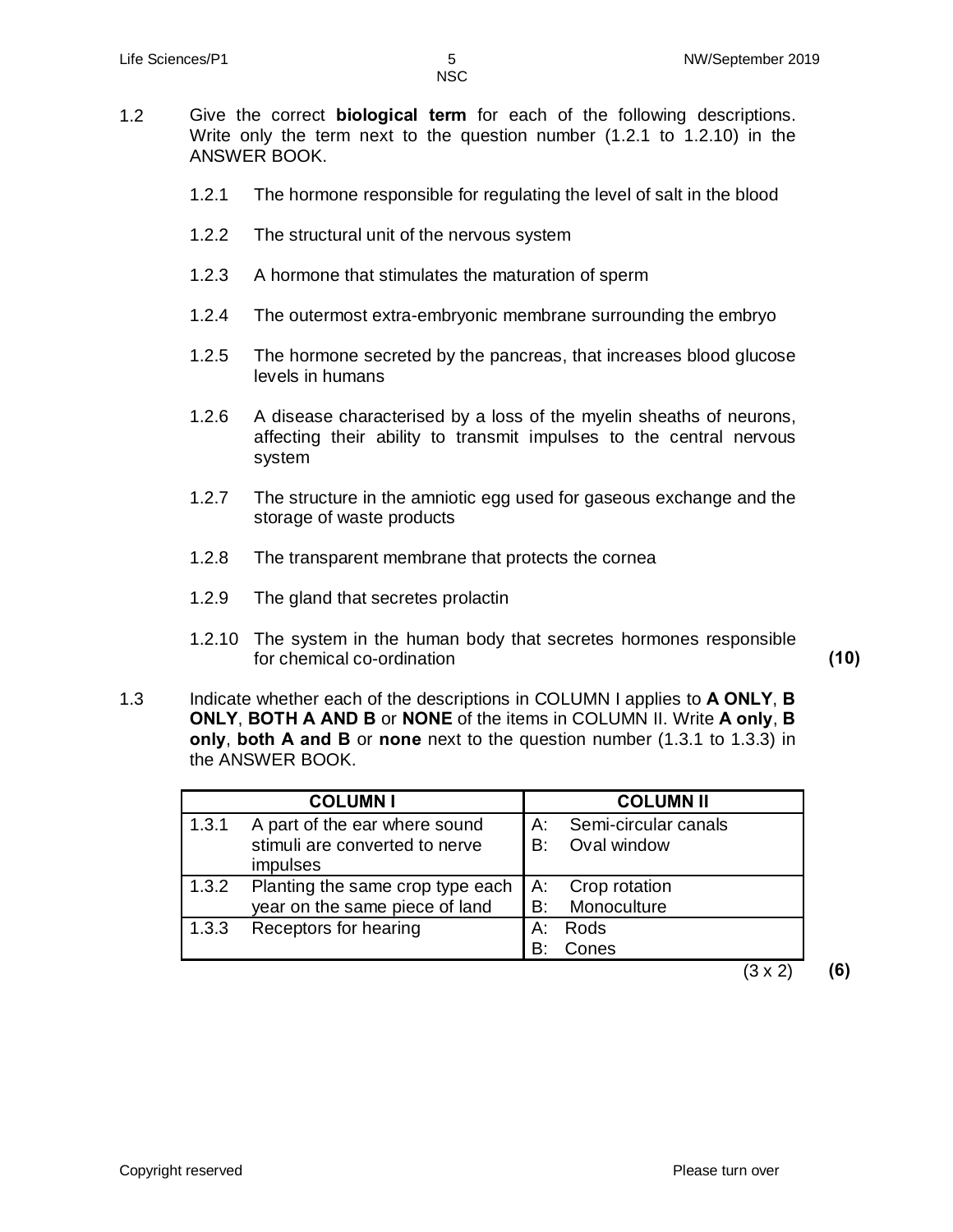NSC in the contract of the contract of the NSC in the United States of the United States of the United States

1.4.1 Name the parts labelled **B**, **C** and **D** respectively. (3) 1.4.2 Identify the phase represented in: (a) (b) DIAGRAM **1** DIAGRAM **2** (1) (1) 1.4.3 1.4.4 1.4.5 1.4.6 Give ONE visible reason for your answer in QUESTION 1.4.2 (b). What evidence suggests that crossing over has occurred in this cell? How many chromosomes will be present in the gametes formed from the cell in DIAGRAM **2**? Write the LETTER only of the structure that pulls each chromosome towards opposite ends of the dividing cell. (1) (1) (1) (1) **(9) DIAGRAM 1 DIAGRAM 2 B C D**

**A**

1.4 The diagrams below represent phases of meiosis in a cell.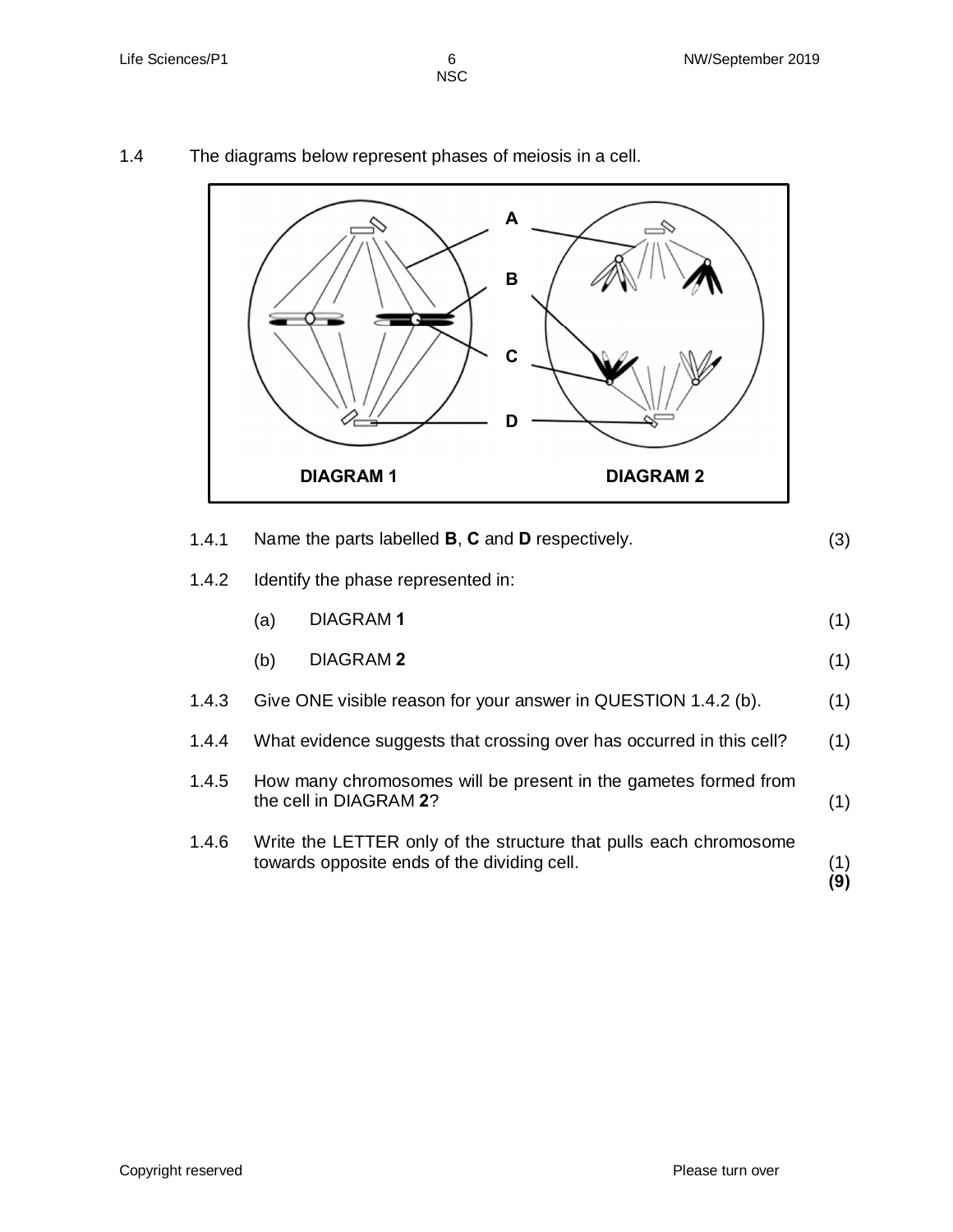1.5 The diagram below represents a reaction that takes place in the human body when touching an inch nail.



|       |           | <b>TOTAL SECTION A:</b>                     | 50         |
|-------|-----------|---------------------------------------------|------------|
|       | (b)       | TWO types of neurons present at A           | (2)<br>(5) |
|       | (a)       | Microscopic gap encircled and marked as A   | (1)        |
| 1.5.3 | Name the: |                                             |            |
| 1.5.2 |           | Identify neuron <b>B</b> .                  |            |
| 1.5.1 |           | What process is represented by the diagram? |            |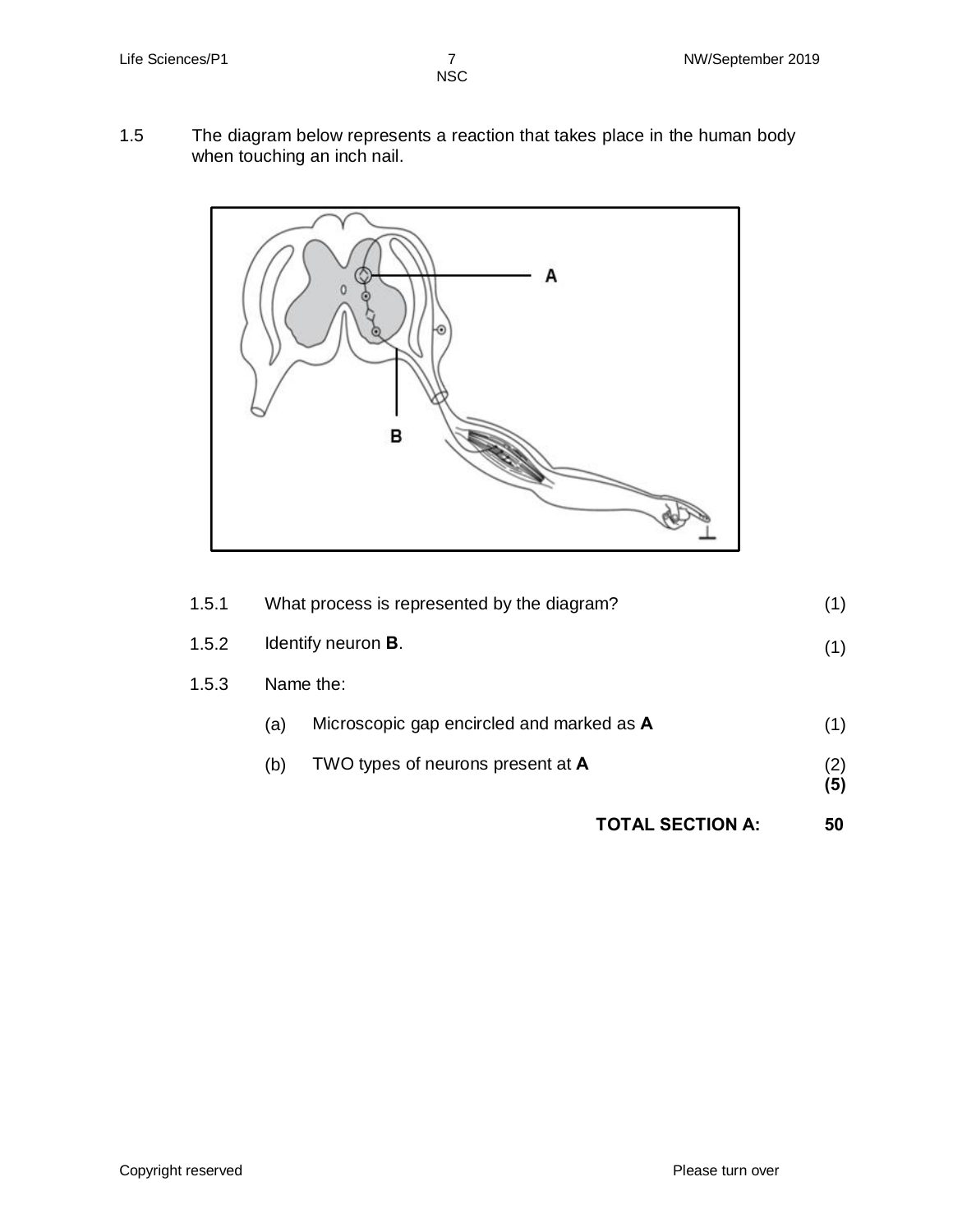$\frac{8}{NSC}$ 

## **SECTION B**

## **QUESTION 2**

2.1 The diagram below represents a sperm.



2.1.1 Give a label for part **A.** (1)

|         | 2.1.2    | Explain TWO ways in which the sperm is adapted to ensure effective<br>movement towards the Fallopian tubes.                                                   | (4)        |
|---------|----------|---------------------------------------------------------------------------------------------------------------------------------------------------------------|------------|
|         | 2.1.3    | Name part <b>B</b> and explain the consequences for reproduction if a<br>sperm does not have it.                                                              | (4)<br>(9) |
| $2.2\,$ |          | Thyroid disorders are caused by the abnormal secretion of thyroxin.                                                                                           |            |
|         | 2.2.1    | Which hormone controls the level of thyroxin secretion in the human<br>body?                                                                                  | (1)        |
|         | 2.2.2    | Describe the interaction between thyroxin and the<br>hormone<br>mentioned in QUESTION 2.2.1 if the concentration of thyroxin rises<br>above the normal level. | (4)        |
|         | 2.2.3    | Explain ONE way in which the body mass of a person will be<br>influenced if too much thyroxin is secreted without changing his/her<br>diet.                   | (2)<br>(7) |
| 2.3     | Explain: |                                                                                                                                                               |            |
|         | 2.3.1    | TWO ways in which the secretion of adrenalin in a dangerous<br>situation will benefit a person.                                                               | (4)        |
|         | 2.3.2    | Why a person sweats more on a hot day.                                                                                                                        | (4)<br>(8) |
|         |          |                                                                                                                                                               |            |

 $2.3$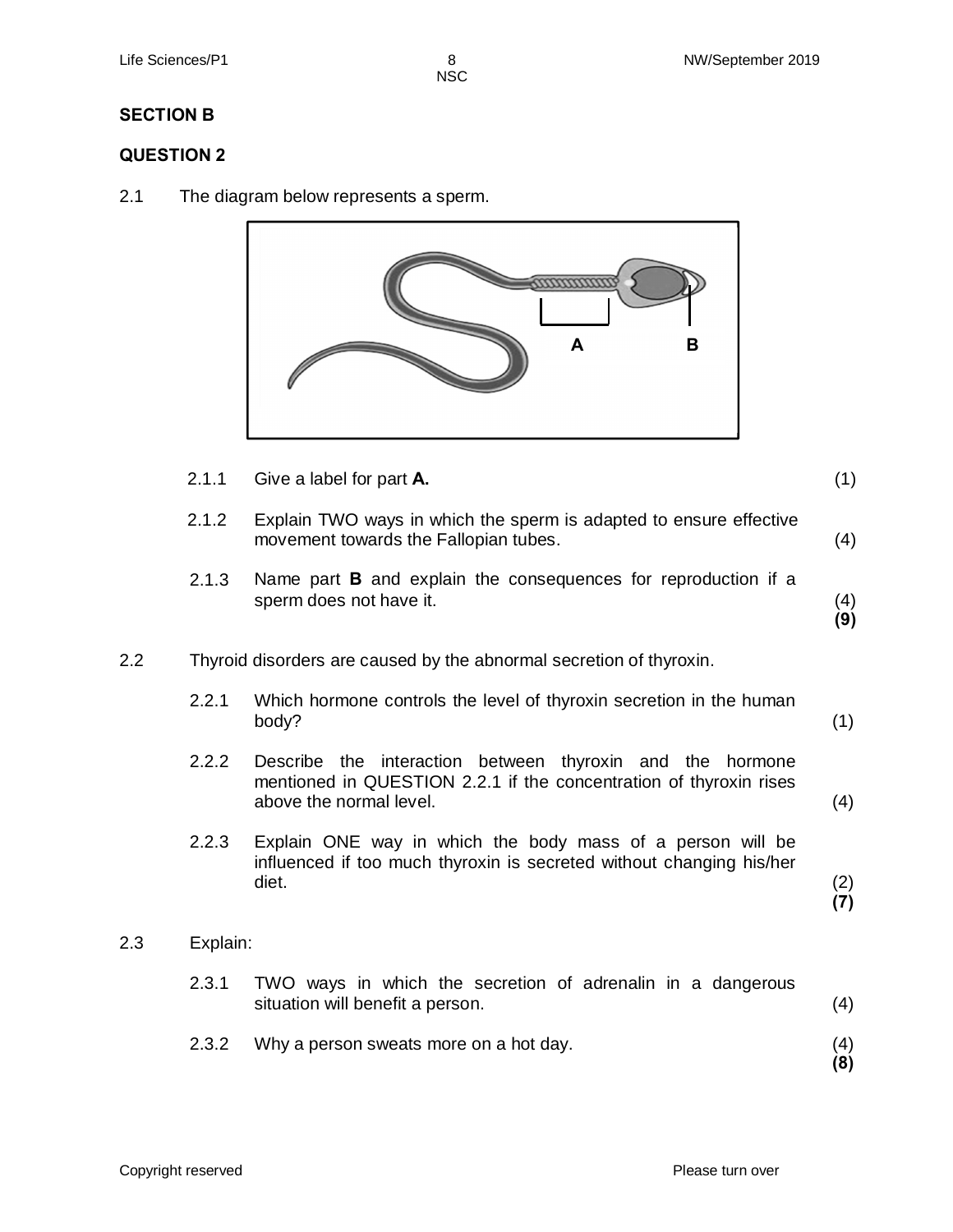2.4 Read the extract below.

## **DIABETES – TREATMENT AND MANAGEMENT**

Two forms of diabetes are found in humans, namely Type I and Type II.

With Type 1 diabetes, the body's immune system mistakenly sees the insulin-producing cells in the pancreas as foreign, and destroys them.

People with Type II diabetes are able to produce some of their own insulin. Often, it's not enough. Overeating, especially of foods rich in sugar, causes repeated stimulation of the pancreas, which responds by secreting large amounts of insulin. The excess insulin decreases the target cells' ability to respond to insulin. Treatment focuses on diet and exercise.

[Source: www.diabetesresearch.org]

- 2.4.1 Name ONE body fluid that can be used to test for the presence of excess glucose in the body. (1)
- 2.4.2 Give TWO target cells in the human body that will be affected by an excess of insulin.
- 2.4.3 Explain the consequence for Type I diabetics, when their immune systems destroy their insulin-producing cells.

(2) **(5)**

(2)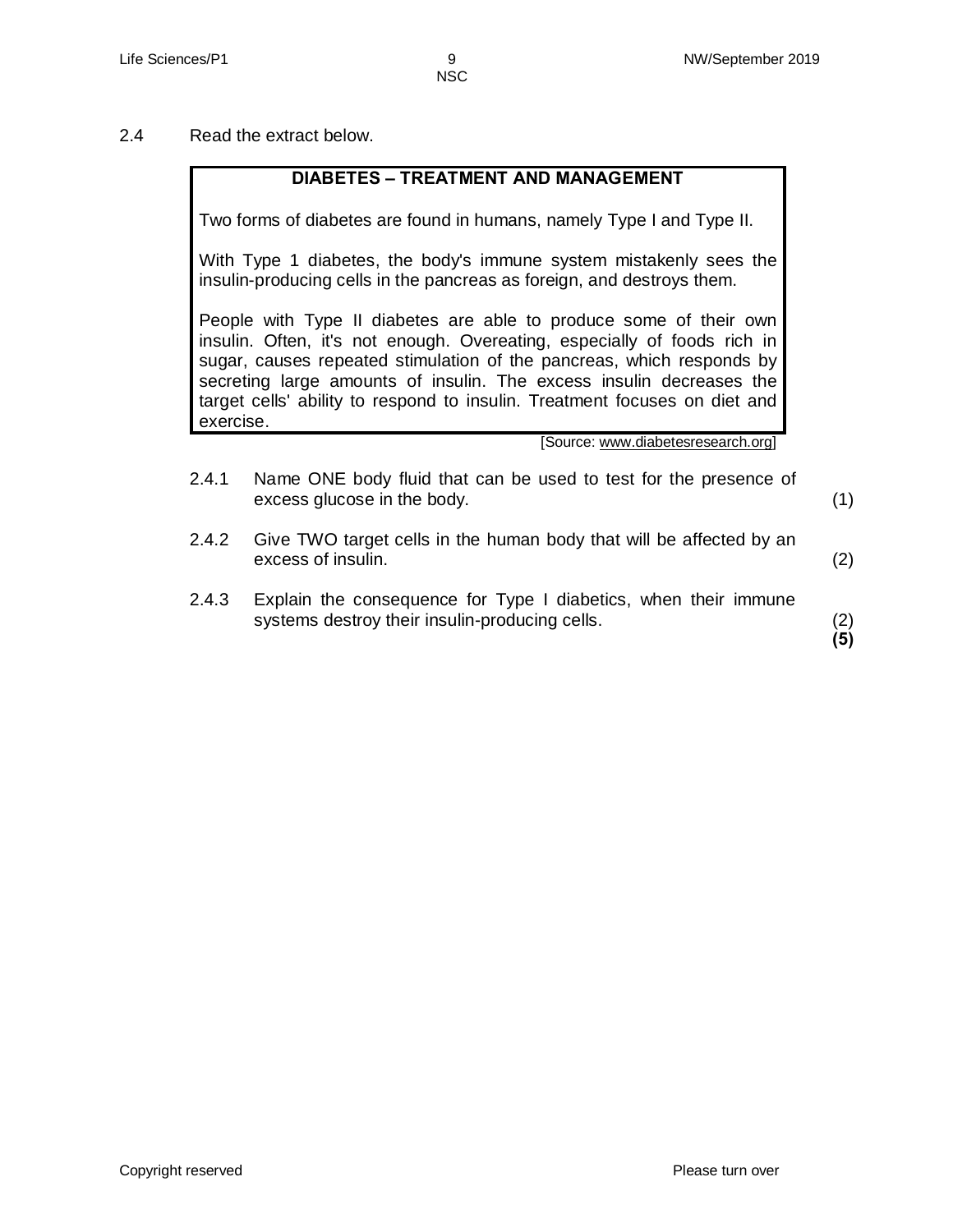(2)

2.5 The diagram below represents a part of the human ear.



| 2.5.2 Name the receptors that are found in part <b>A</b> . |  |
|------------------------------------------------------------|--|
|                                                            |  |

2.5.3 Explain the consequences to the human body if:

| (a) Part <b>B</b> is damaged |  |
|------------------------------|--|
|                              |  |

- (b) Part **D** becomes hardened (2) **(7)**
- 2.6 Explain the function of EACH of the following parts of the human eye which assist to control the entry of light.

| 2.6.1 Lens   | $\left( 2\right)$ |
|--------------|-------------------|
| 2.6.2 Cornea | (2)<br>(4)        |
|              | [40]              |

Copyright reserved **Please** turn over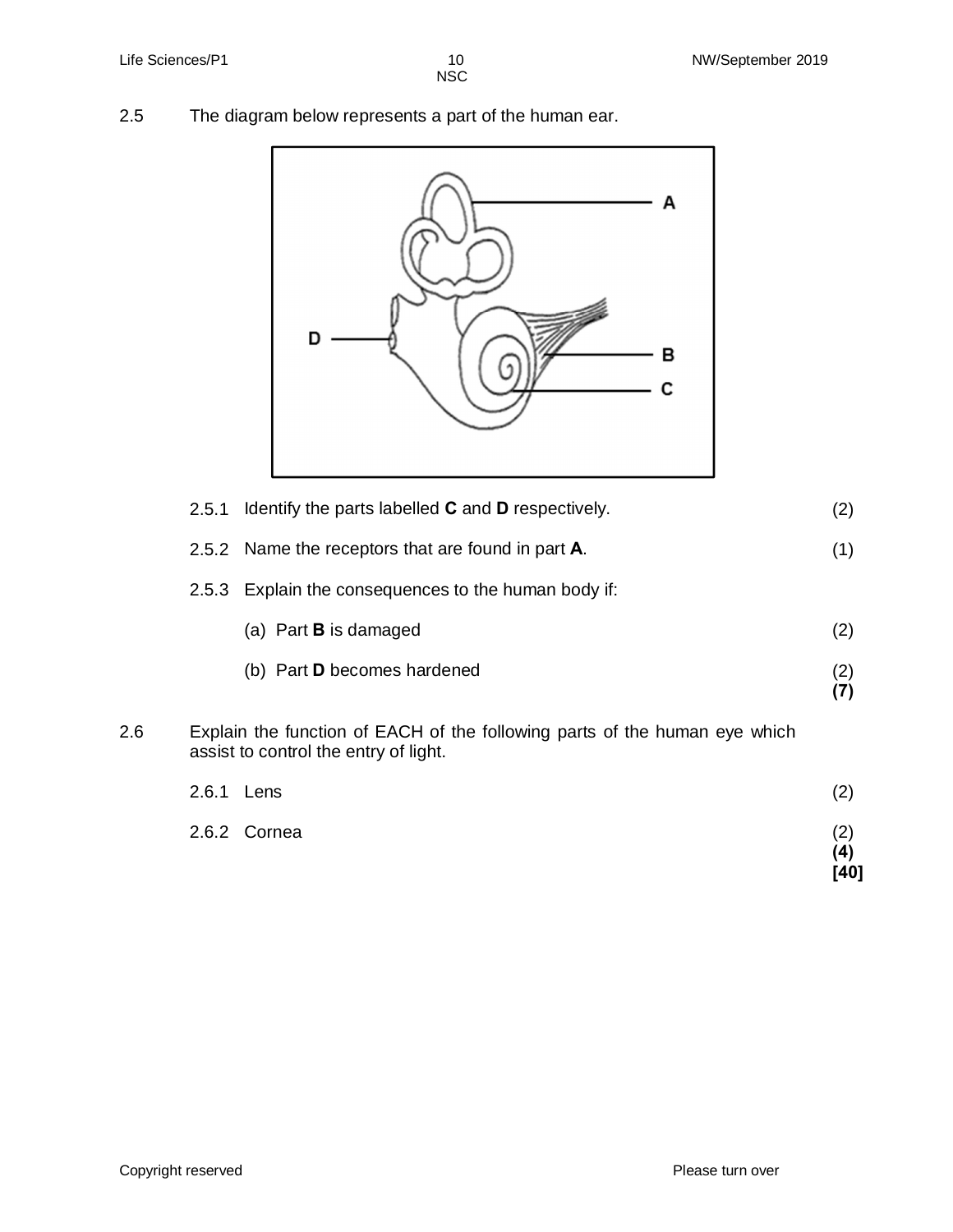## **QUESTION 3**

3.1 A group of Grade 12 learners investigated the effect of light on the amount of auxin distribution in shoots.

The diagram below shows how the investigation was carried out.

The following procedure was followed:

- · 10 Shoots were removed from young plants and each was placed on a block of agar.
- · A second block of agar was placed on the side of each shoot where a portion of the tissue had been cut away.
- · Half of the shoots were left in darkness and half were exposed to a light source from one side.
- The samples of the shoots treated in this way were left for several hours.
- The concentration of auxin collected in the two blocks of agar from each shoot was measured and the averages calculated.



3.1.1 State the dependent variable for this investigation. (1)

- 3.1.2 Give a reason why some shoots were left in darkness and some were exposed to a light source. (2)
- 3.1.3 State:
	- (a) TWO ways in which the reliability of the results could be ensured. (2)
	- (b) THREE ways in which the validity of the results could be ensured. (3)

**(8)**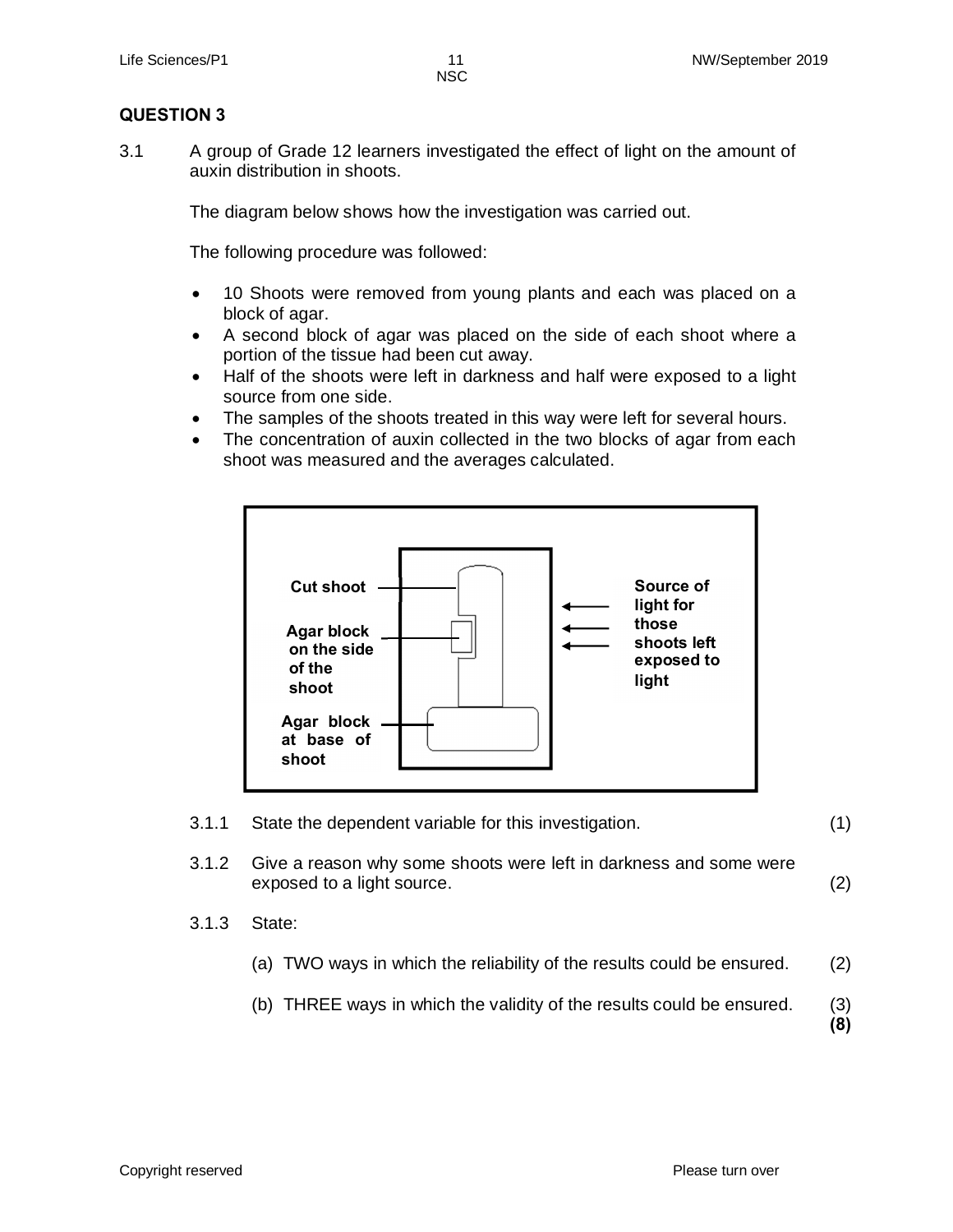3.2 The graph below shows the results of the degree of convexity of a participantos lens measured over a period of time.

> During the time indicated, the participant was asked to look at an object which could be moved closer to or further away from the participant.



| 3.2.1 | Name the process that changed the shape of the lens.                                                            | (1) |
|-------|-----------------------------------------------------------------------------------------------------------------|-----|
| 3.2.2 | Give the LETTER on the graph that indicates the period of time<br>during the investigation when the object was: |     |
|       | Closest to the participant<br>(a                                                                                | (1) |
|       | Moving towards the participant<br>(b)                                                                           | (1) |
| 3.2.3 | Describe how a clear image of the object is maintained during<br>period $C$ on the graph.                       | (4) |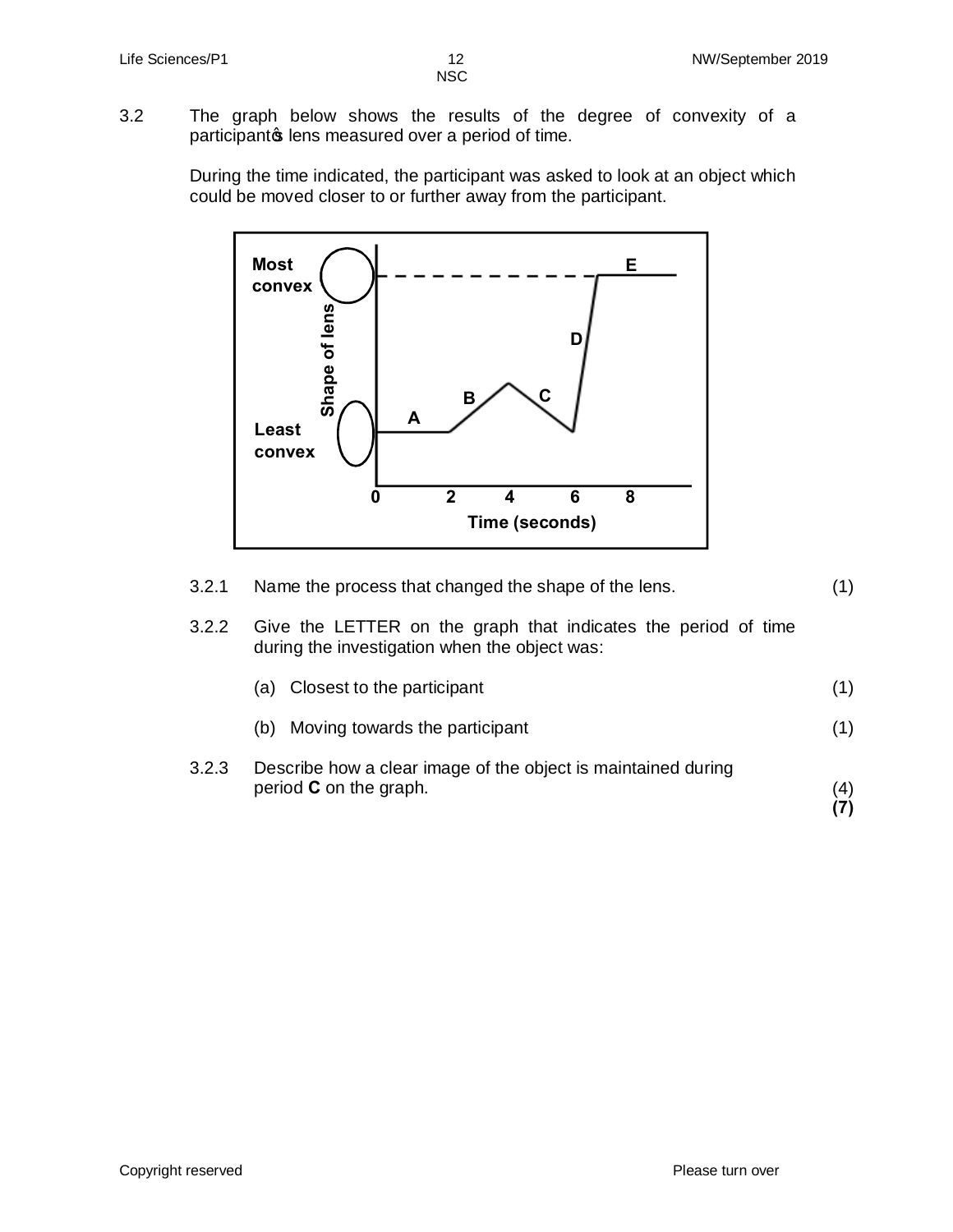3.3 The table below shows the gasses that contribute to the Greenhouse effect**.**

| <b>Greenhouse Gas</b>  | <b>Contribution to the Greenhouse Effect</b> |
|------------------------|----------------------------------------------|
| Carbon dioxide         | 53%                                          |
| Methane( $CH4$ )       |                                              |
| Nitrous oxide $(N_2O)$ | 5%                                           |
| Ozone $(O_3)$          | 13%                                          |
| CFC's                  | 12%                                          |

[Adapted from www.globalwarming.org]

|     | 3.3.1                                                             | Calculate the value of <b>B</b> . Show all calculations.                               | (2)        |
|-----|-------------------------------------------------------------------|----------------------------------------------------------------------------------------|------------|
|     | 3.3.2                                                             | Draw a pie chart to represent the gasses that contribute to the Green<br>House effect. | (6)<br>(8) |
| 3.4 |                                                                   | Explain what is meant by each of the following:                                        |            |
|     | 3.4.1                                                             | <b>Food security</b>                                                                   | (2)        |
|     | 3.4.2                                                             | Carbon footprint                                                                       | (2)<br>(4) |
| 3.5 | Deforestation is the permanent removal of trees in large numbers. |                                                                                        |            |
|     | 3.5.1                                                             | Suggest TWO reasons for deforestation.                                                 | (2)        |
|     | 3.5.2                                                             | Explain TWO consequences of deforestation for an ecosystem.                            | (4)<br>(6) |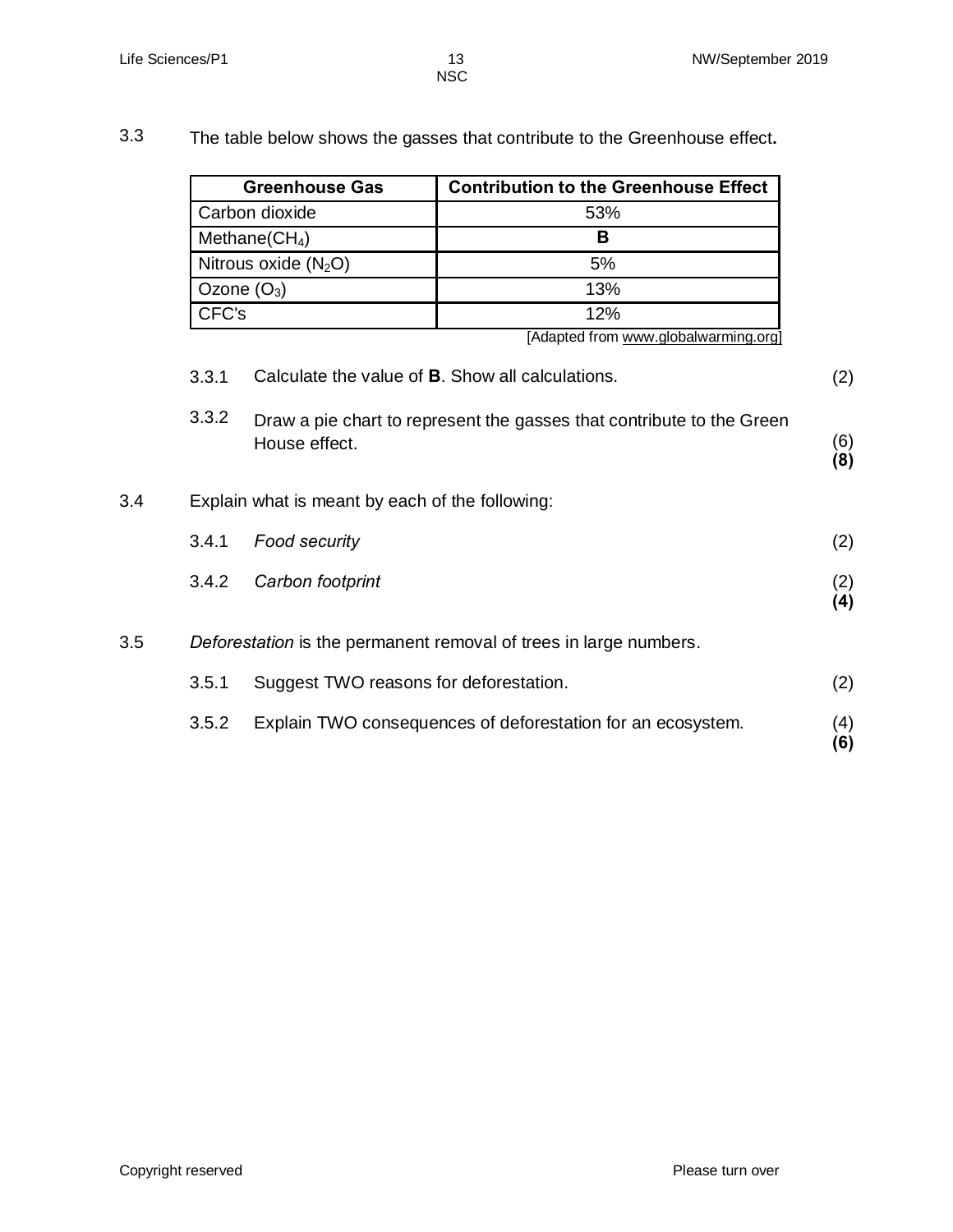3.6 Read the extract below on the water situation in South Africa.

The amount of water on earth is constant, but is unevenly distributed across the earth. South Africa receives an annual rainfall of 492 mm whereas the world annual rainfall is 1477mm.

Scientists predict that with global warming, South Africa will experience much wetter seasons and much drier seasons, resulting in more floods and droughts.

According to the Department of Water and Environmental Affairs, the demand of water will exceed the supply in South Africa by 2025. A further problem adding to this demand is the decreasing of water quality. One of the main causes for this is industries which produce waste that can affect the amount of nutrients like minerals that land in the water.

*www.dwaf.gov.za*

- 3.6.1 Define *global warming*. (2)
- 3.6.2 Describe the effect that an increase in nutrients can have on water as a result of runoff from fertilisers and pesticides. Also state the name of the effect. (5)
	- **(7)**
	- **[40]**
	- **TOTAL SECTION B: 80**